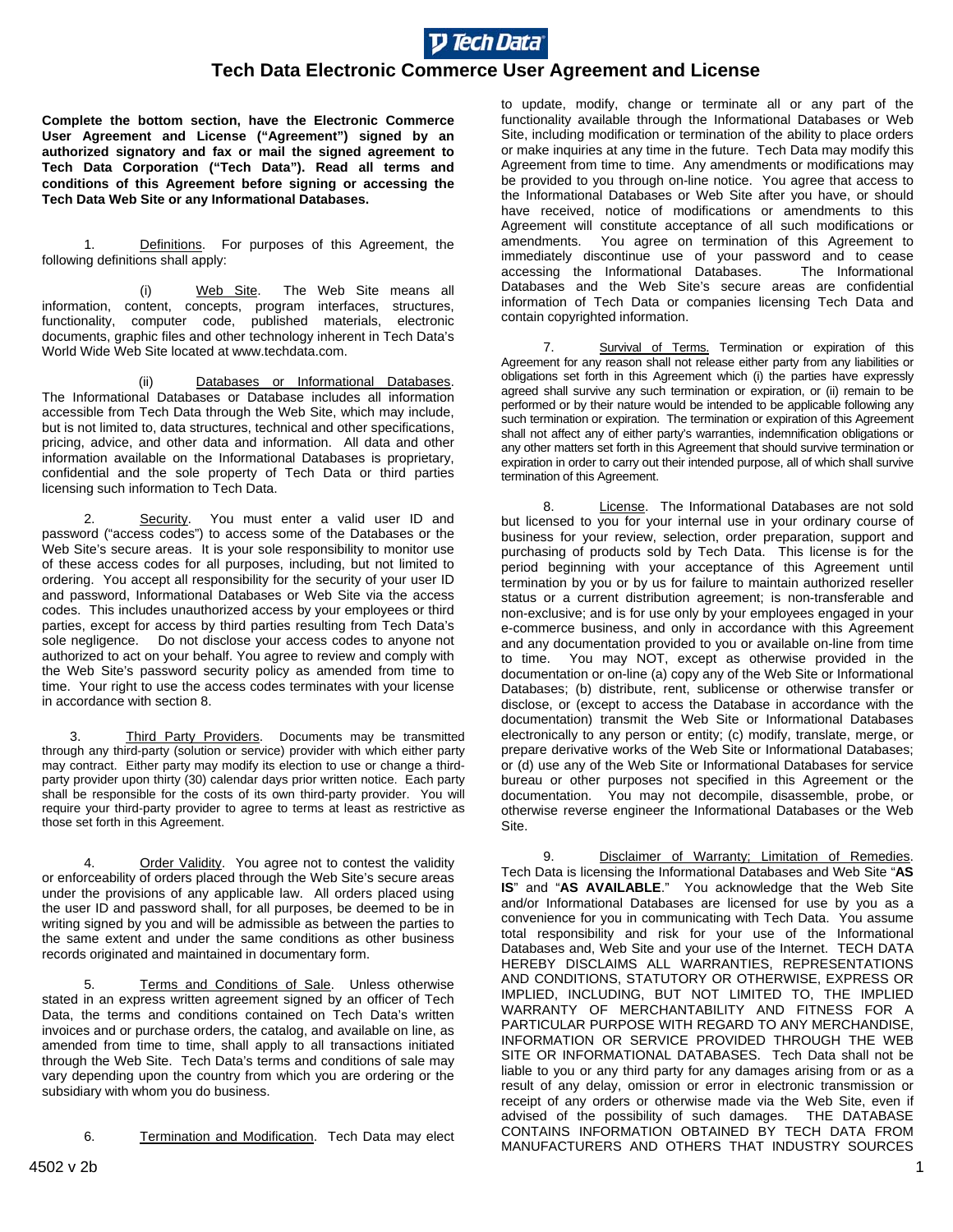BELIEVE WERE RELIABLE, BUT TECH DATA MAKES NO WARRANTY AND DISCLAIMS ALL WARRANTIES AND LIABILITY REGARDING DATABASE ERRORS AND OMISSIONS, AND IT IS SOLELY YOUR RESPONSIBILITY TO EVALUATE THE ACCURACY, COMPLETENESS AND USEFULNESS OF ALL OPINIONS, ADVICE, SERVICES OR OTHER INFORMATION CONTAINED IN THE INFORMATIONAL DATABASES AND THE WEB SITE. You agree that the Web Site gives you significant benefit for no or a modest economic consideration. Your sole and exclusive remedy for any breach of this Agreement by Tech Data shall be to terminate the Agreement and the return of any license fee paid by you to Tech Data. IN NO EVENT WILL TECH DATA BE LIABLE FOR ANY DIRECT, INDIRECT, SPECIAL, INCIDENTAL, PUNITIVE OR CONSEQUENTIAL DAMAGES ON ANY LEGAL THEORY WHETHER IN CONTRACT, TORT, EQUITY OR AT LAW, EVEN IF ADVISED OF THE POSSIBILITY OF SUCH DAMAGES. Additional Disclaimers may be contained in the Web Site and Informational Database.

 10. Governing Law. This Agreement and your use of the Informational Databases and Web Site are governed by Florida law and applicable federal laws of the United States. The venue for any disputes arising out of this Agreement shall be, at Tech Data's sole and exclusive option, the courts with proper jurisdiction at Tech Data's corporate headquarters, or the courts with proper jurisdiction at your location.

11. Confidentiality of Information. Neither party shall disclose information obtained pursuant to this Agreement to any person or other entity not a party to or not bound by this Agreement, except for Third Party Providers or other agents who agree to be bound by the terms of this Agreement or agree to terms at least as restrictive as those set forth in this Agreement for a period of one (1) year.

12. Your Obligations. You agree that you shall not use the Informational Databases or Web Site to do any of the following: (i) restrict or inhibit any other user from using and enjoying the Internet, Web Site or Informational Databases; (ii) post or transmit any unlawful, illegal, obscene or pornographic information of any kind, including, without limitation, any transmissions constituting or encouraging conduct that would constitute a criminal offense, give rise to civil liability or otherwise violate any local, state, national or international law, including, without limitation, the U.S. Export Control laws and regulations; (iii) knowingly post or transmit any information or software which contains a virus, worm, cancelbot or other harmful component; (iv) upload, post, publish, transmit, reproduce, distribute or participate in the transfer or sale, or in any way exploit any

information, software or other material obtained through the Web Site or Informational Databases which is protected by copyright or other proprietary right or derivative works with respect thereto, without obtaining permission of the copyright owner or right holder. In addition, you may not effect or participate in any activity to (a) post to any usenet or other news group, forum, Email listing or similar group or list, articles which are off topic according to the charter or other public statements of the group or list; (b) send unsolicited mass mailings; or (c) falsify or "spoof" user information provided to Tech Data or to other users in connection with the use of the Informational Databases or Web Site.

 13. Indemnity. You agree to defend, indemnify and hold Tech Data and its affiliates, and its and their directors, employees and agents harmless from any and all liabilities, costs and expenses, including reasonable attorneys' fees related to or arising from (a) the use of the Informational Databases or Web Site or the placement or transmission of any message, information, software or other material on the Web Site by you and your third party provider; (b) negligent acts or omissions by you and your third party provider in connection with the installations, use or maintenance of the Informational Databases or Web Site; (c) claims for infringement of patents arising from the use of the Informational Databases or Web Site by you and your third party provider other than for its intended purpose, and (d) claims of copyright infringement resulting from the use of the Informational Databases or Web Site by you and your third party provider other than for its intended purpose.

14. Product Availability and Pricing. Tech Data provides access to product and pricing information on an international basis by making such information available on the World Wide Web. Such information may contain references or cross references to products, programs, prices, promotions and services that are not announced or available in your country. Such reference does not imply that Tech Data intends to announce or make available such products, programs, promotions or services, under such prices in your country. Some promotions may not apply in your geographic region. Please check with your Tech Data representative regarding product availability, pricing and promotions and the availability thereof in your geographic area. The products listed in the Informational Databases may not be available in your location due to specific legal requirements related to export restrictions and other legal or contractual requirements imposed upon Tech Data or of your geographic location. Tech Data assumes no responsibility for being unable to provide products or services due to such legal or contractual requirements. You assume all responsibility for obtaining all necessary approvals to obtain Tech Data products or services.

**After you have read the above agreement simply fill-in the blanks on the next page; have it approved and signed by an authorized person in your company; then fax page three to (727) 538-5823 for our processing.** 

**Rev. 4/05**